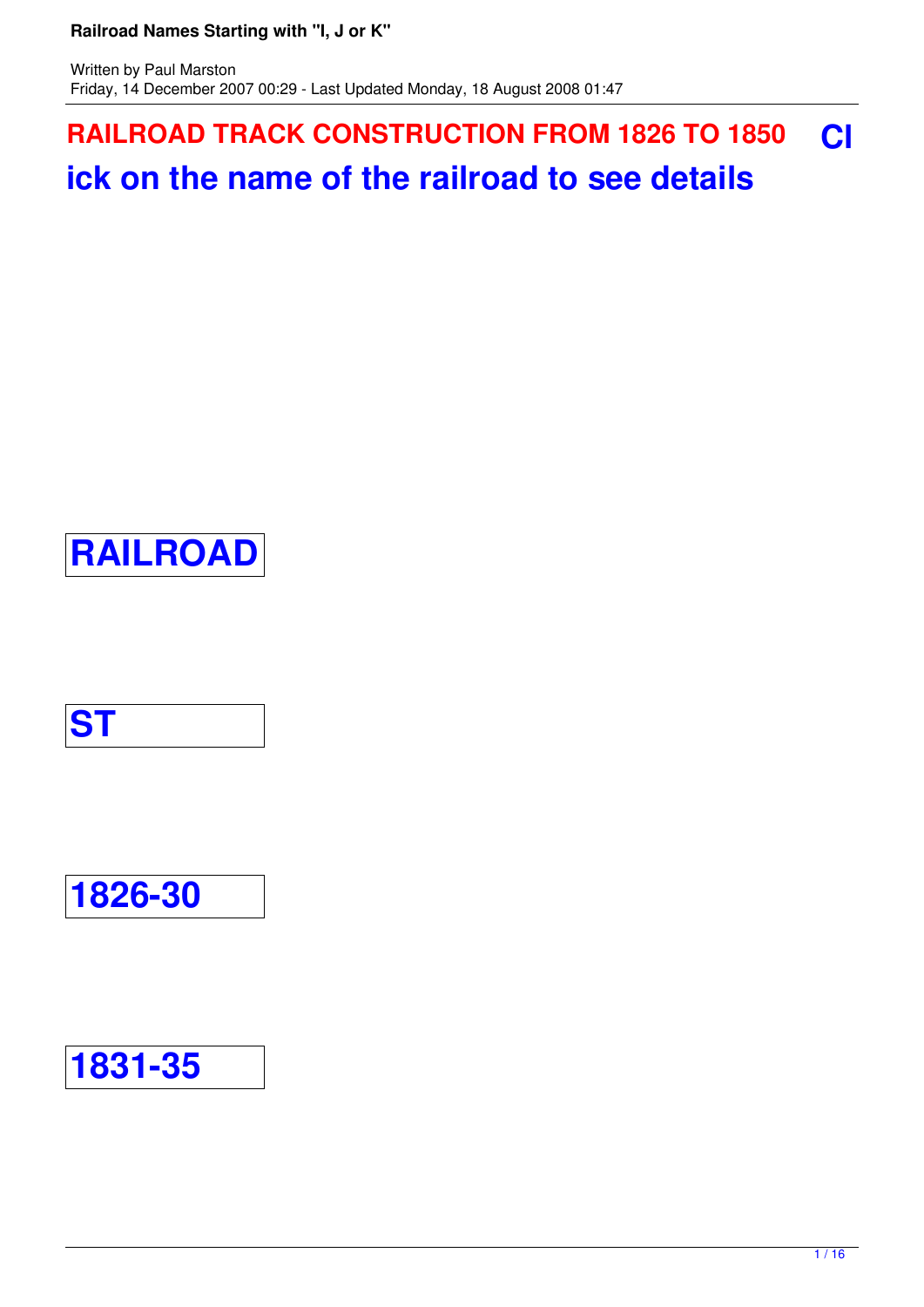### **1836-40**



## **1846-50**



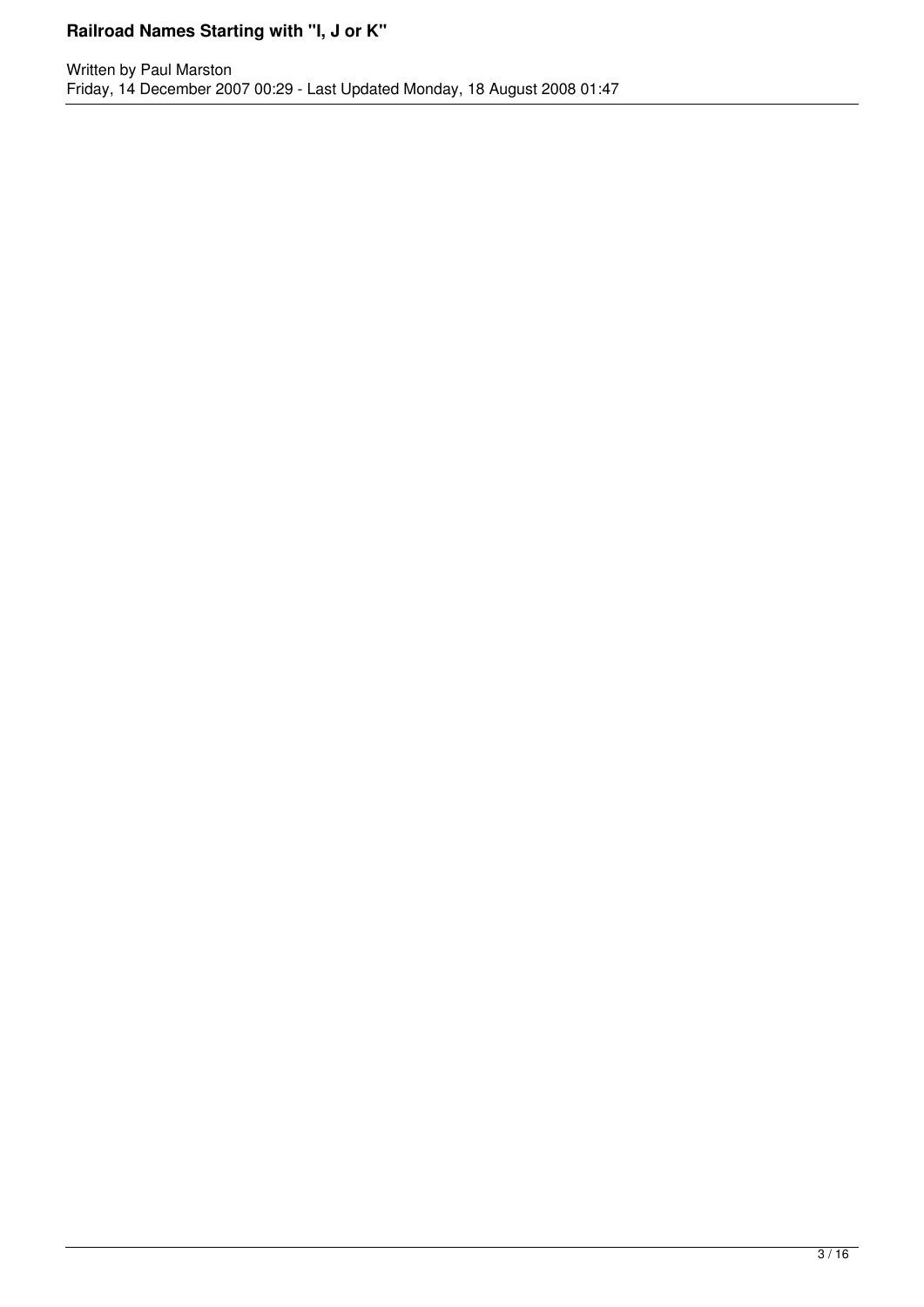## **Indianapolis & Bellefontaine RR**

## **IN**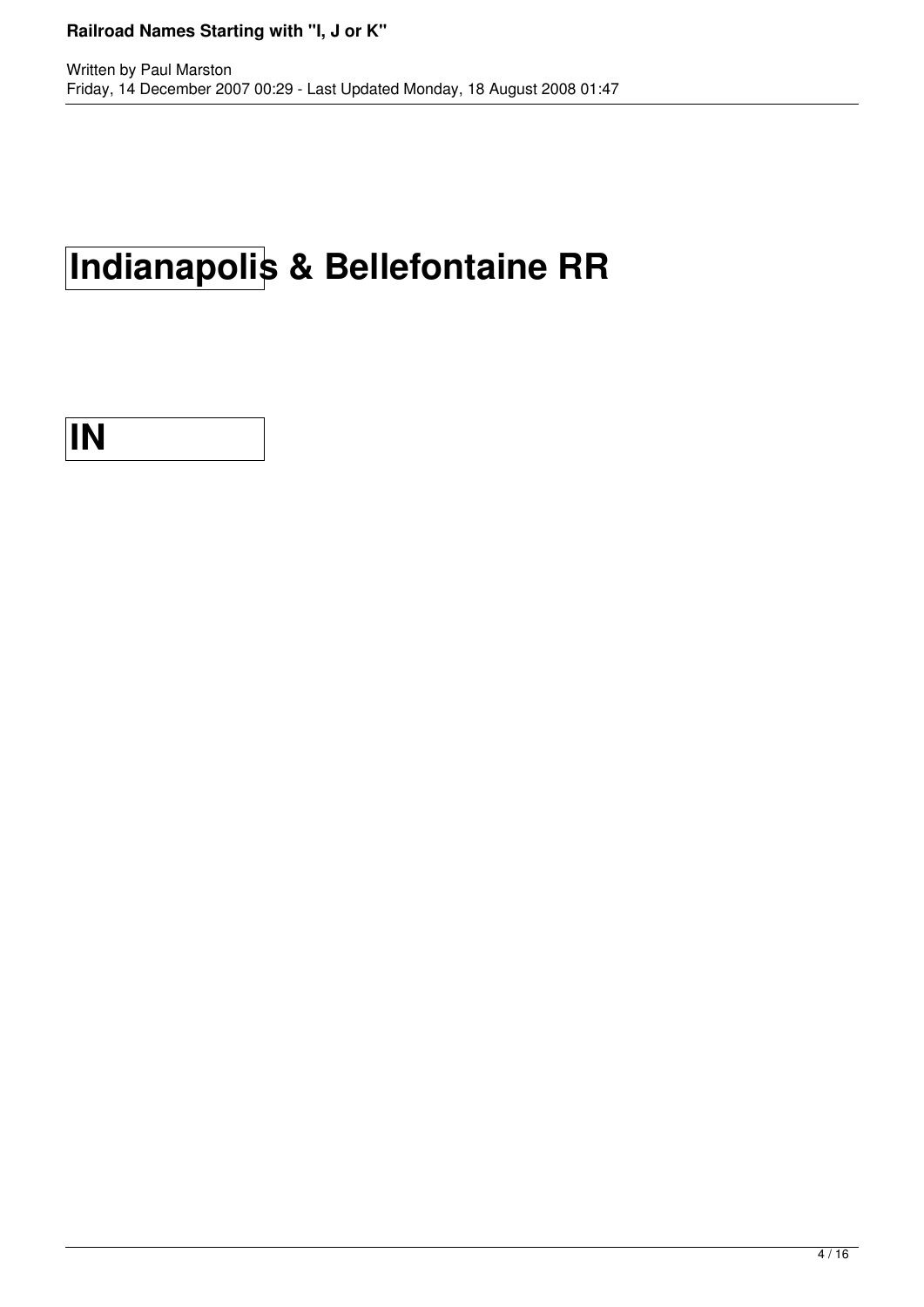## **28.00**

## **Indianapolis, Pittsburgh & Cleve**

## **See Indianapolis & amp; Bellefontaine**

#### **IN**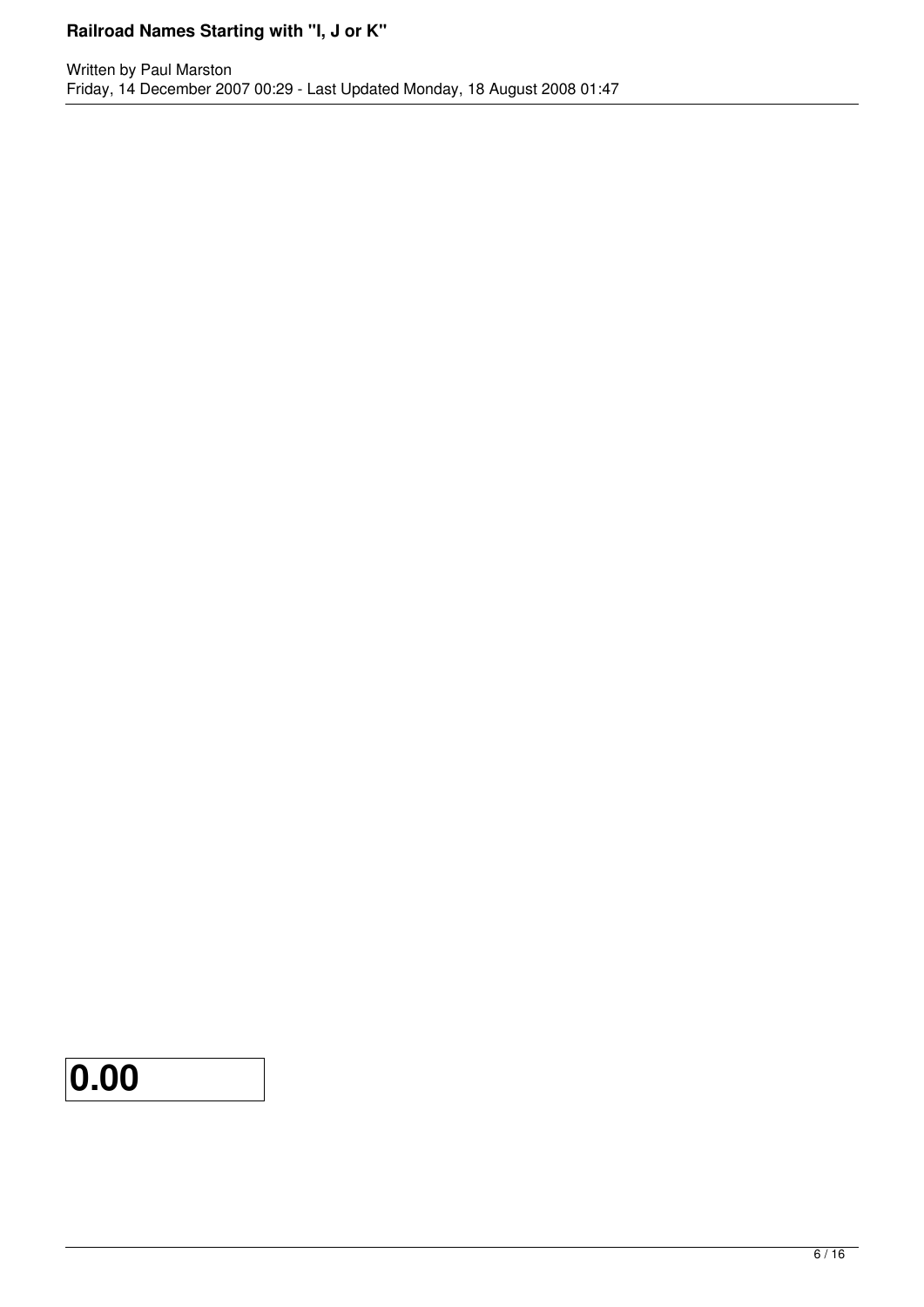Written by Paul Marston by Paul Marston by Paul Marston by Paul Marston by Paul Marston by Paul Marston by Pau

## **Ithaca & amp; Owego RR**

# **NY**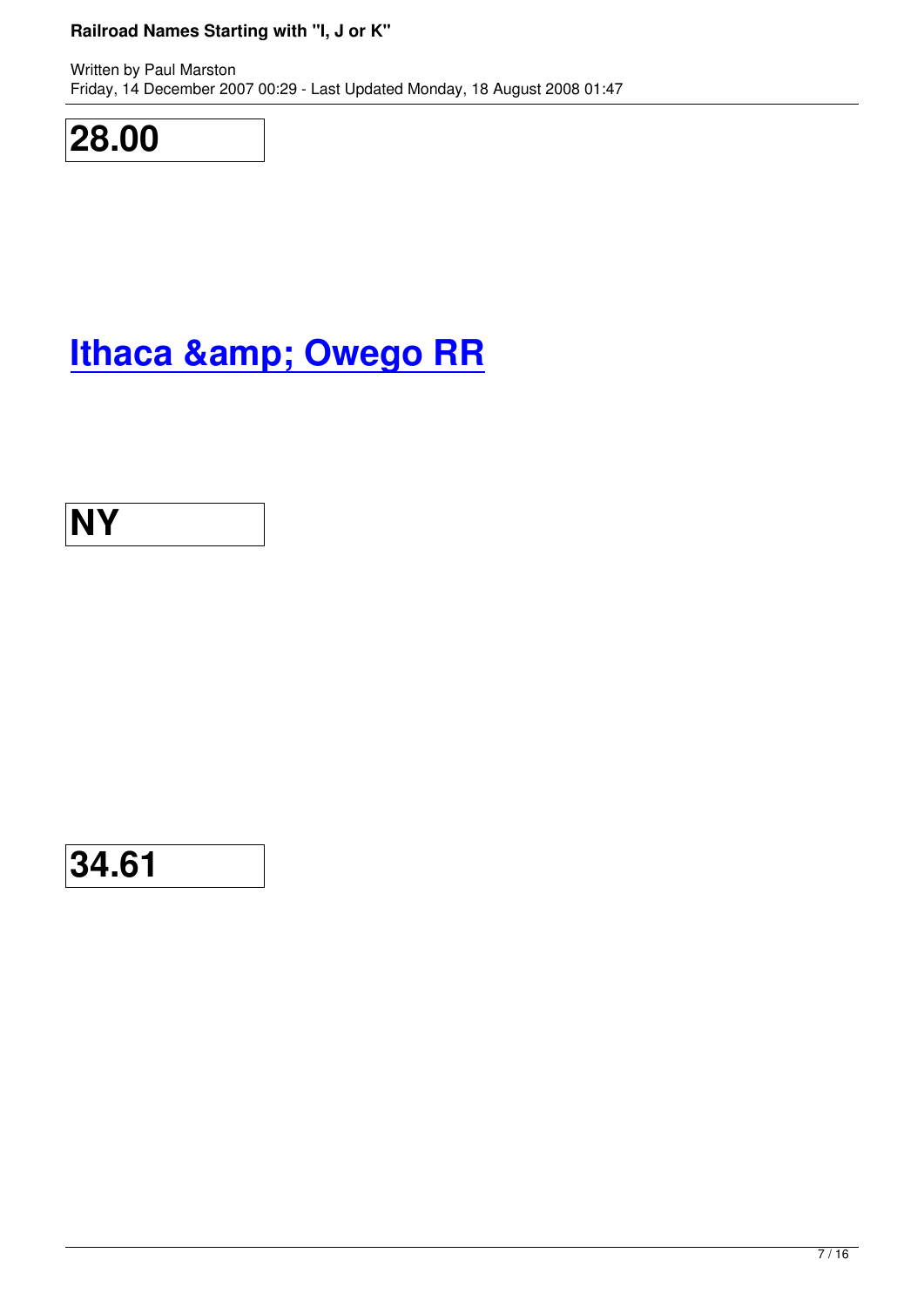## **Jeffersonville RR**

## **IN**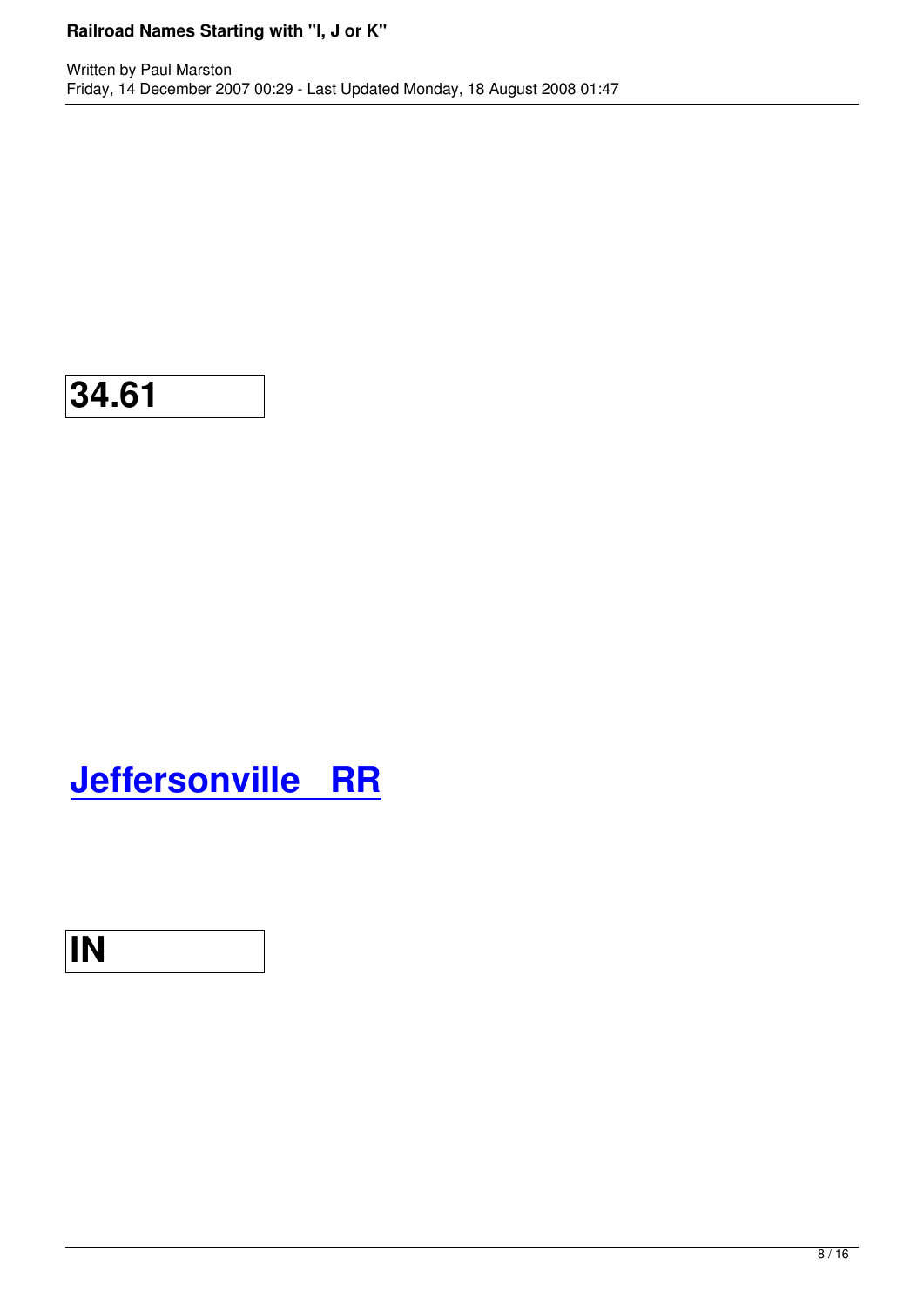#### **16.00**

### **16.00**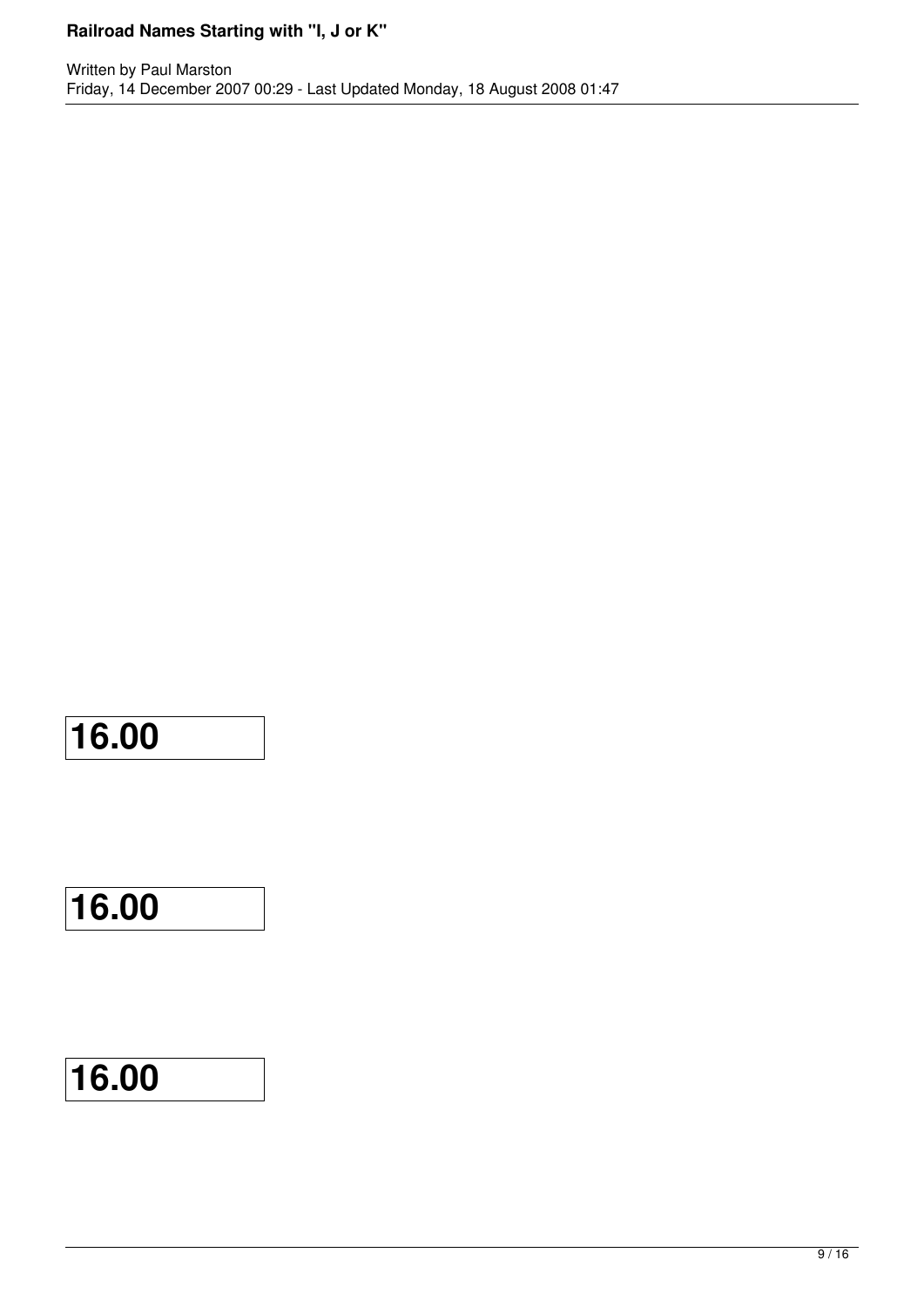## **Kennebec & Portland RR**

### **ME**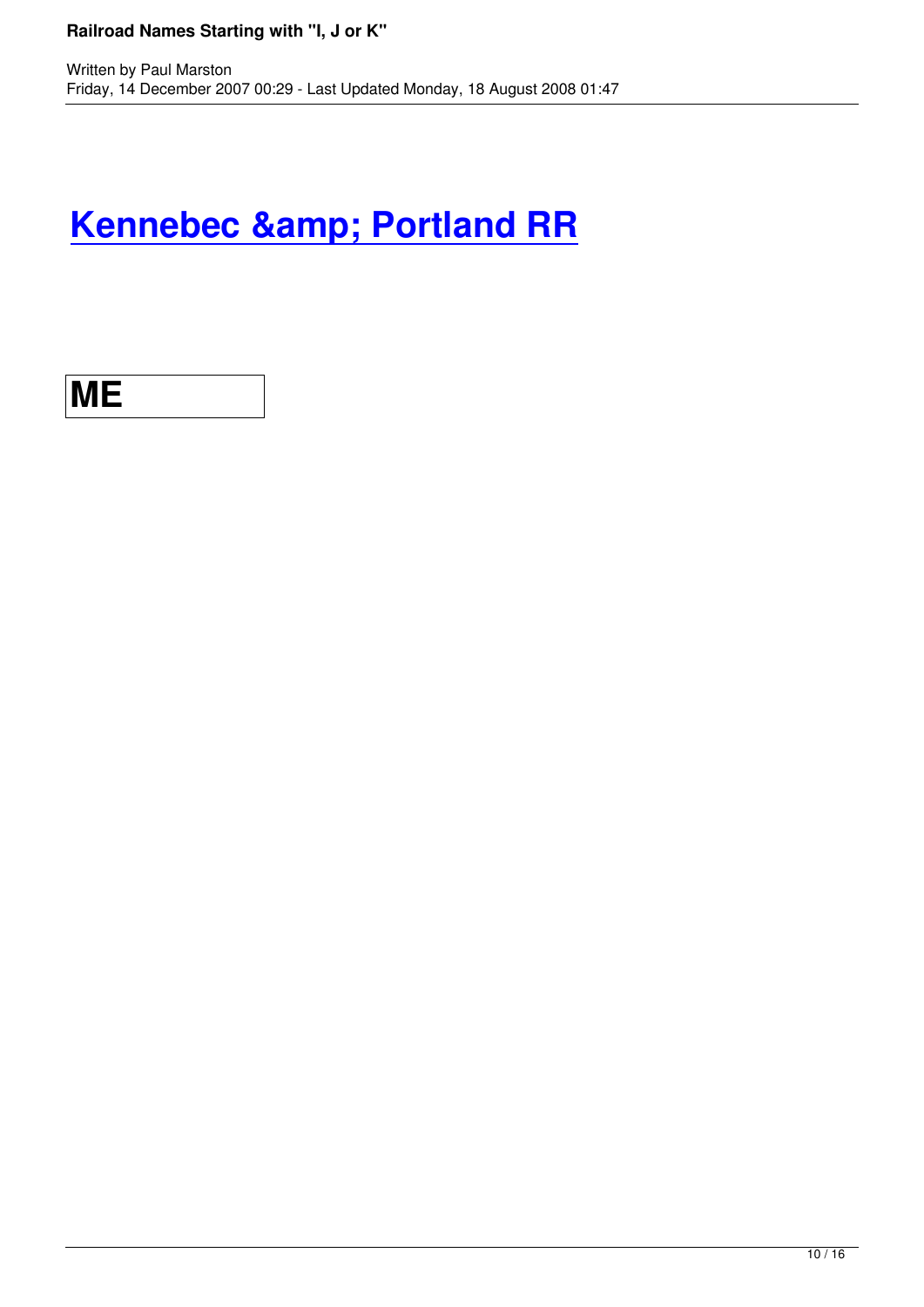**59.50**

**59.50**

## **Knightstown & amp; Shelbyville RR**

$$
\overline{\textbf{IN}}
$$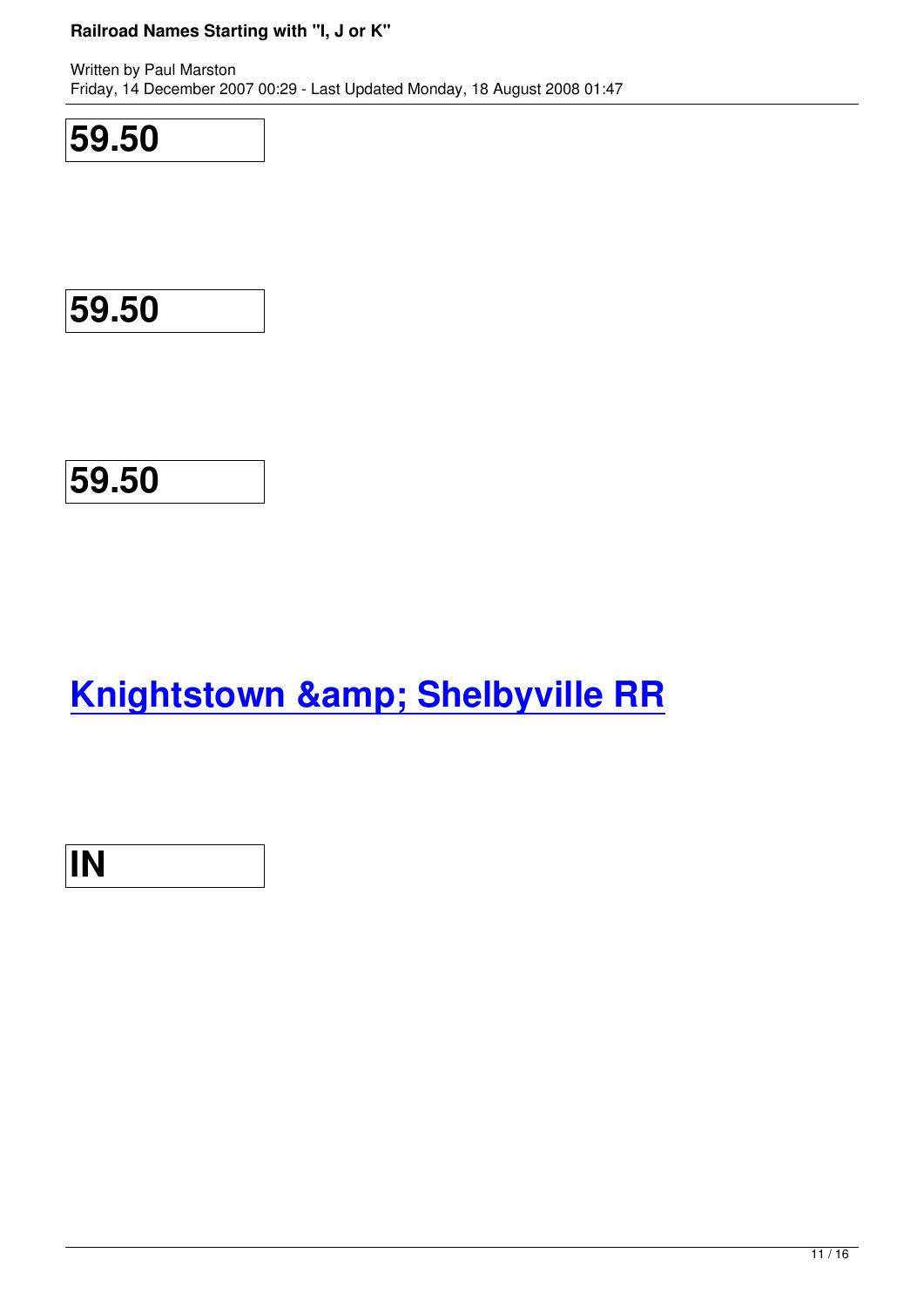### **27.00**

### **27.00**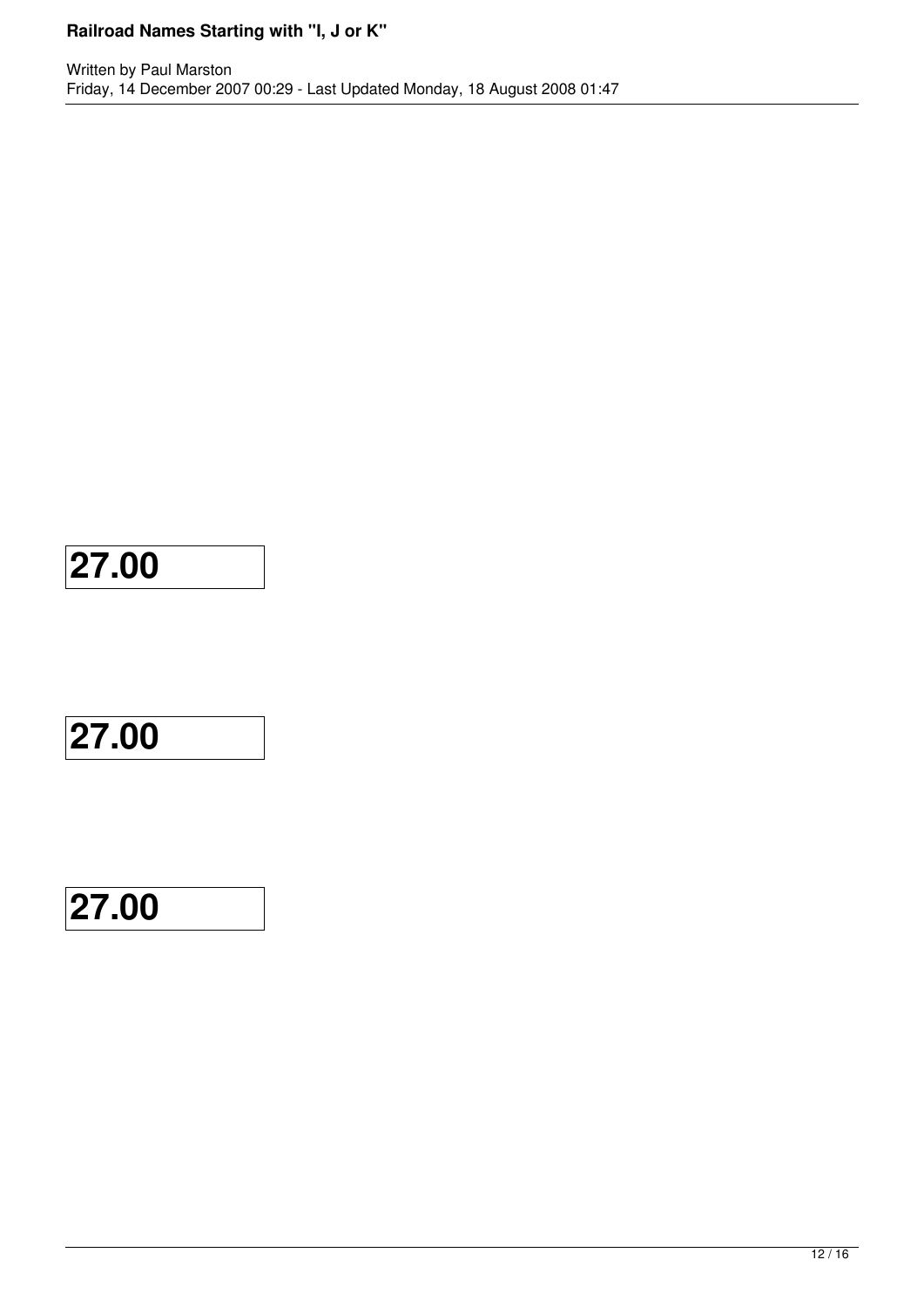**--------**

**--------**

**--------**

**--------**

**--------**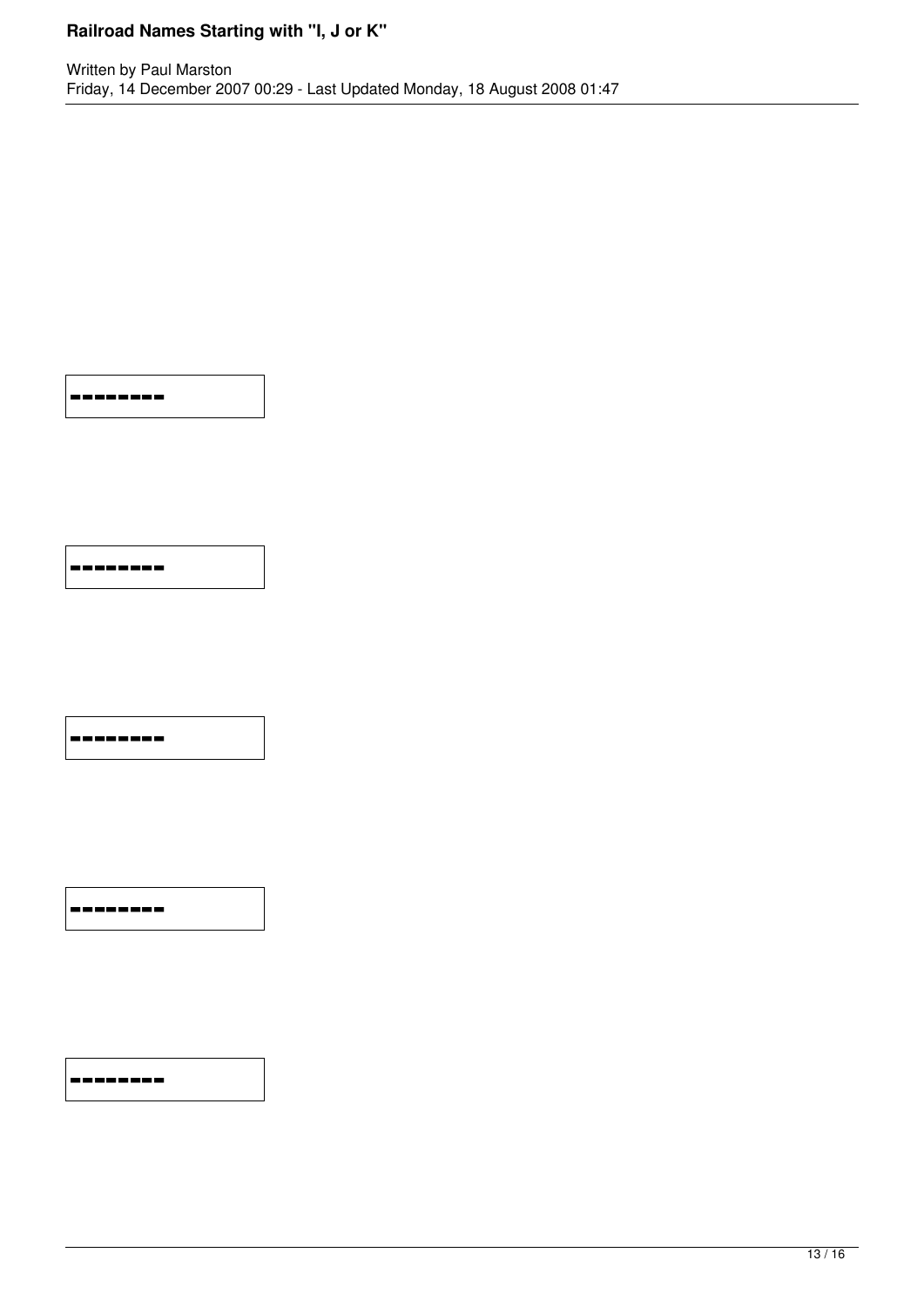**--------**

**--------**

# **TOTAL FOR TIME PERIOD**

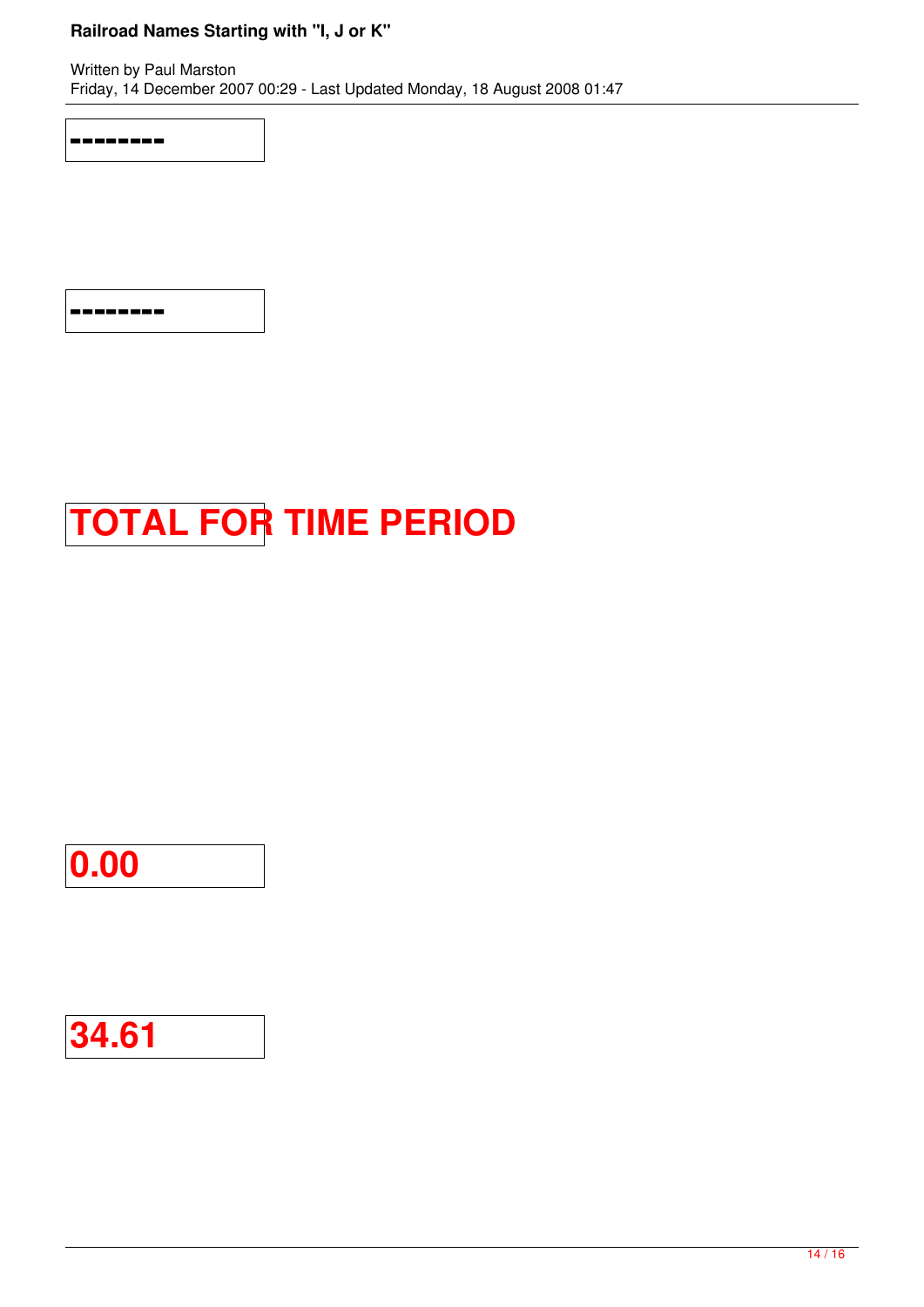### **0.00**









## **The Census data shown is for the year 1850 as reported in the 1860 Census.**